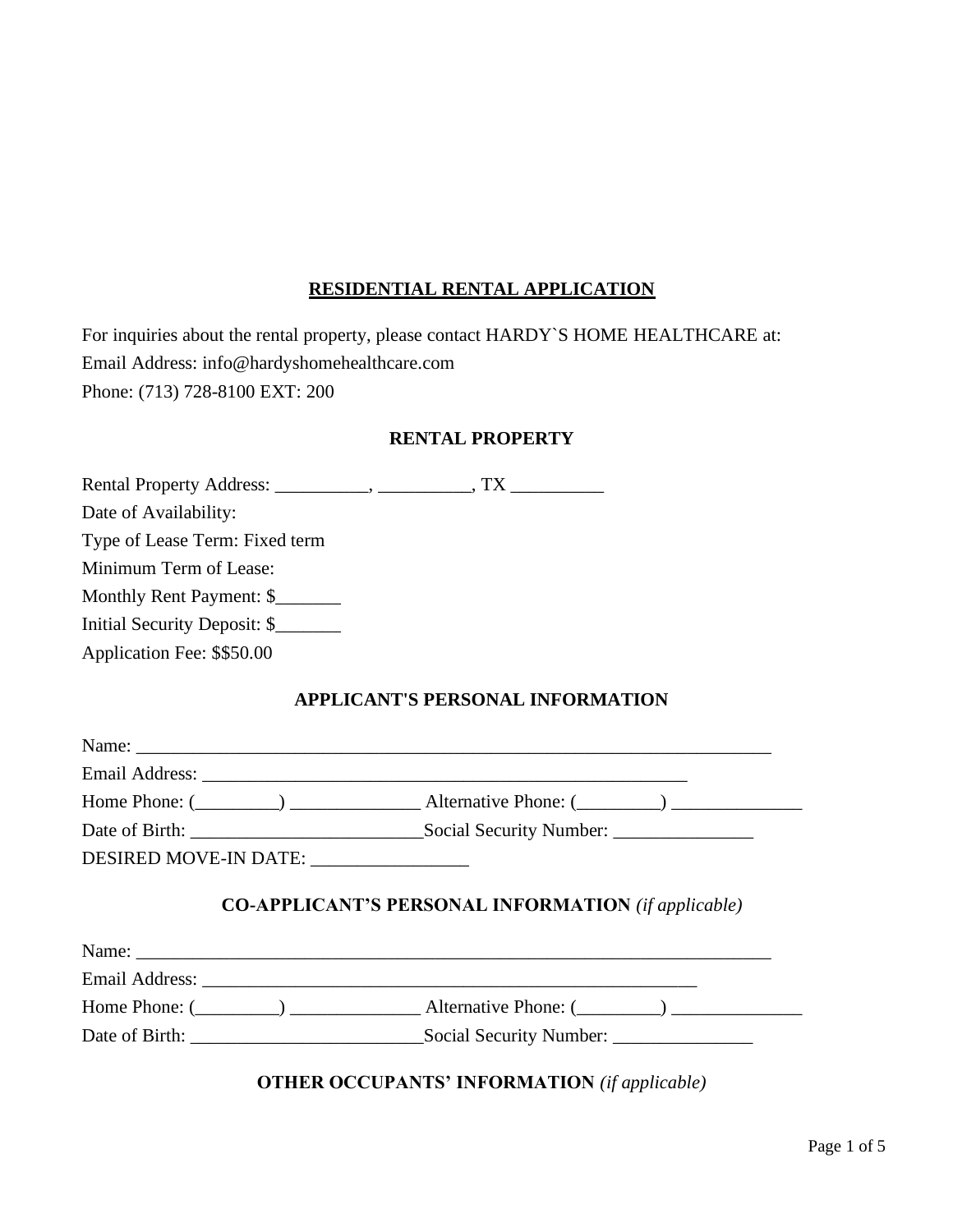| Name:                  |                |
|------------------------|----------------|
| Relation to Applicant: | Date of Birth: |
|                        |                |

Name: \_\_\_\_\_\_\_\_\_\_\_\_\_\_\_\_\_\_\_\_\_\_\_\_\_\_\_\_\_\_\_\_\_\_\_\_\_\_\_\_\_\_\_\_\_\_\_\_\_\_\_\_\_\_\_\_\_\_\_\_\_\_\_\_\_\_\_\_

Relation to Applicant: \_\_\_\_\_\_\_\_\_\_\_\_\_\_\_\_\_\_\_\_\_\_\_\_\_\_\_\_\_Date of Birth: \_\_\_\_\_\_\_\_\_\_\_\_\_\_\_\_\_\_\_\_

\_\_\_\_\_\_\_\_\_\_\_\_\_\_\_\_\_\_\_\_\_\_\_\_\_\_\_\_\_\_\_\_\_\_\_\_\_\_\_\_\_\_\_\_\_\_\_\_\_\_\_\_\_\_\_\_\_\_\_\_\_\_\_\_\_\_\_\_\_\_\_\_\_

### **RENTAL HISTORY**

\_\_\_\_\_\_\_\_\_\_\_\_\_\_\_\_\_\_\_\_\_\_\_\_\_\_\_\_\_\_\_\_\_\_\_\_\_\_\_\_\_\_\_\_\_\_\_\_\_\_\_\_\_\_\_\_\_\_\_\_\_\_\_\_\_\_\_\_\_\_\_\_\_

\_\_\_\_\_\_\_\_\_\_\_\_\_\_\_\_\_\_\_\_\_\_\_\_\_\_\_\_\_\_\_\_\_\_\_\_\_\_\_\_\_\_\_\_\_\_\_\_\_\_\_\_\_\_\_\_\_\_\_\_\_\_\_\_\_\_\_\_\_\_\_\_\_\_\_\_\_\_\_

\_\_\_\_\_\_\_\_\_\_\_\_\_\_\_\_\_\_\_\_\_\_\_\_\_\_\_\_\_\_\_\_\_\_\_\_\_\_\_\_\_\_\_\_\_\_\_\_\_\_\_\_\_\_\_\_\_\_\_\_\_\_\_

\_\_\_\_\_\_\_\_\_\_\_\_\_\_\_\_\_\_\_\_\_\_\_\_\_\_\_\_\_\_\_\_\_\_\_\_\_\_\_\_\_\_\_\_\_\_\_\_\_\_\_\_\_\_\_\_\_\_\_\_\_\_\_

#### I. **Current Residence**

Current Address:

How long have you been residing at this address?

Monthly Rent: \_\_\_\_\_\_\_\_\_\_\_\_\_\_\_

Landlord's Name: \_\_\_\_\_\_\_\_\_\_\_\_\_\_\_\_\_\_\_\_\_\_\_\_\_\_\_\_\_\_\_\_\_\_\_\_\_\_\_\_\_\_\_

Landlord's Contact Number: \_\_\_\_\_\_\_\_\_\_\_\_\_\_\_\_\_\_\_\_\_\_\_\_\_\_\_\_\_\_\_\_\_\_

Reason(s) for leaving this property:

### II. **Previous Residence** *(If applicable)*

Previous Address:

How long did you stay at this address? \_\_\_\_\_\_\_\_\_\_\_\_\_\_\_\_\_\_\_\_\_\_\_\_\_\_\_\_\_\_\_\_\_\_\_\_\_\_\_\_\_\_

Monthly Rent: \_\_\_\_\_\_\_\_\_\_\_\_\_\_\_\_\_\_\_\_\_

Landlord's Name: \_\_\_\_\_\_\_\_\_\_\_\_\_\_\_\_\_\_\_\_\_\_\_\_\_\_\_\_\_\_\_\_\_\_\_\_\_\_\_\_\_\_

Landlord's Contact Number: \_\_\_\_\_\_\_\_\_\_\_\_\_\_\_\_\_\_\_\_\_\_\_\_\_\_\_\_\_\_\_\_\_\_

Reason(s) for leaving this property:

Have you ever been evicted from a rental residence? Yes No Have you missed two or more rental payments in the past 12 months? Yes No Have you ever refused to pay rent when due? Yes No

\_\_\_\_\_\_\_\_\_\_\_\_\_\_\_\_\_\_\_\_\_\_\_\_\_\_\_\_\_\_\_\_\_\_\_\_\_\_\_\_\_\_\_\_\_\_\_\_\_\_\_\_\_\_\_\_\_\_\_\_\_\_\_\_\_\_\_\_\_\_\_\_\_\_\_\_\_\_\_

If you have answered YES to any of the above, please state your reasons and/or circumstances: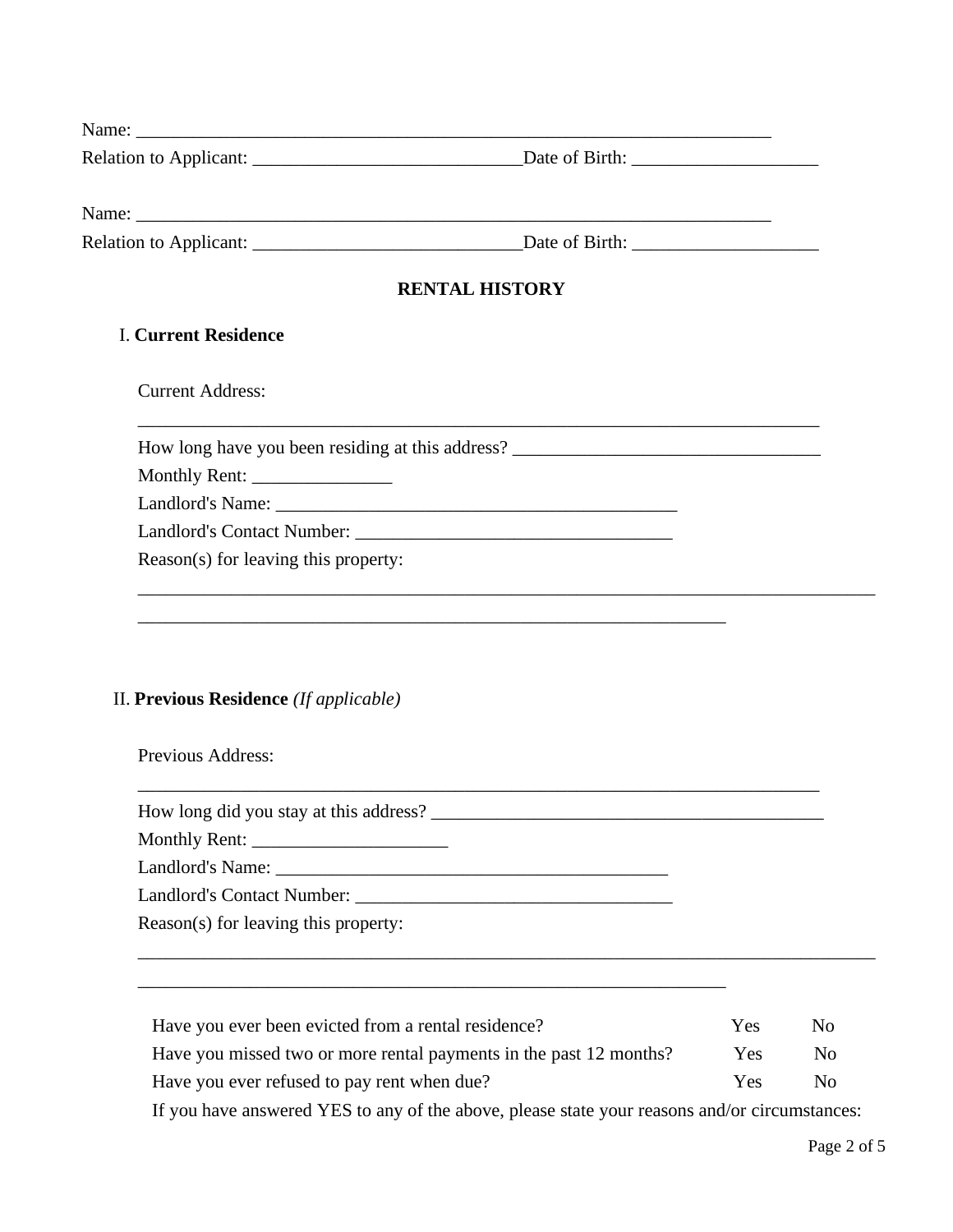### **EMPLOYMENT DETAILS**

\_\_\_\_\_\_\_\_\_\_\_\_\_\_\_\_\_\_\_\_\_\_\_\_\_\_\_\_\_\_\_\_\_\_\_\_\_\_\_\_\_\_\_\_\_\_\_\_\_\_\_\_\_\_\_\_\_\_\_\_\_\_\_\_\_\_\_\_\_\_\_\_\_\_\_\_\_\_ \_\_\_\_\_\_\_\_\_\_\_\_\_\_\_\_\_\_\_\_\_\_\_\_\_\_\_\_\_\_\_\_\_\_\_\_\_\_\_\_\_\_\_\_\_\_\_\_\_\_\_\_\_\_\_\_\_\_\_\_\_\_\_\_\_\_\_\_\_\_\_\_\_\_\_\_\_\_

### I. **Current Employment**

\_\_\_\_\_\_\_\_\_\_\_\_\_\_\_\_\_\_\_\_\_\_\_\_\_\_\_\_\_\_\_\_\_\_\_\_

| Phone: $\frac{1}{\sqrt{1-\frac{1}{2}} \cdot \frac{1}{2} \cdot \frac{1}{2} \cdot \frac{1}{2} \cdot \frac{1}{2} \cdot \frac{1}{2} \cdot \frac{1}{2} \cdot \frac{1}{2} \cdot \frac{1}{2} \cdot \frac{1}{2} \cdot \frac{1}{2} \cdot \frac{1}{2} \cdot \frac{1}{2} \cdot \frac{1}{2} \cdot \frac{1}{2} \cdot \frac{1}{2} \cdot \frac{1}{2} \cdot \frac{1}{2} \cdot \frac{1}{2} \cdot \frac{1}{2} \cdot \frac{1}{2} \cdot \frac{1}{2} \cdot \frac{1}{2$ |  |
|---------------------------------------------------------------------------------------------------------------------------------------------------------------------------------------------------------------------------------------------------------------------------------------------------------------------------------------------------------------------------------------------------------------------------------------------------|--|
|                                                                                                                                                                                                                                                                                                                                                                                                                                                   |  |
|                                                                                                                                                                                                                                                                                                                                                                                                                                                   |  |
| Monthly Income:\$                                                                                                                                                                                                                                                                                                                                                                                                                                 |  |
| Other Sources of Income:                                                                                                                                                                                                                                                                                                                                                                                                                          |  |
|                                                                                                                                                                                                                                                                                                                                                                                                                                                   |  |
|                                                                                                                                                                                                                                                                                                                                                                                                                                                   |  |
|                                                                                                                                                                                                                                                                                                                                                                                                                                                   |  |
|                                                                                                                                                                                                                                                                                                                                                                                                                                                   |  |
| <b>II. Previous Employment</b>                                                                                                                                                                                                                                                                                                                                                                                                                    |  |
|                                                                                                                                                                                                                                                                                                                                                                                                                                                   |  |
|                                                                                                                                                                                                                                                                                                                                                                                                                                                   |  |
| Phone: $\frac{1}{\sqrt{1-\frac{1}{2}} \cdot \frac{1}{2}}$                                                                                                                                                                                                                                                                                                                                                                                         |  |
|                                                                                                                                                                                                                                                                                                                                                                                                                                                   |  |
|                                                                                                                                                                                                                                                                                                                                                                                                                                                   |  |

### **PROOF OF INCOME**

The applicant is required to attach proof of their income to this rental application form. Acceptable documentation includes pay stubs, employer's letter/certificate, bank statements or copies of the previous year's tax return.

### **CREDIT HISTORY AND BACKGROUND CHECK AUTHORIZATION**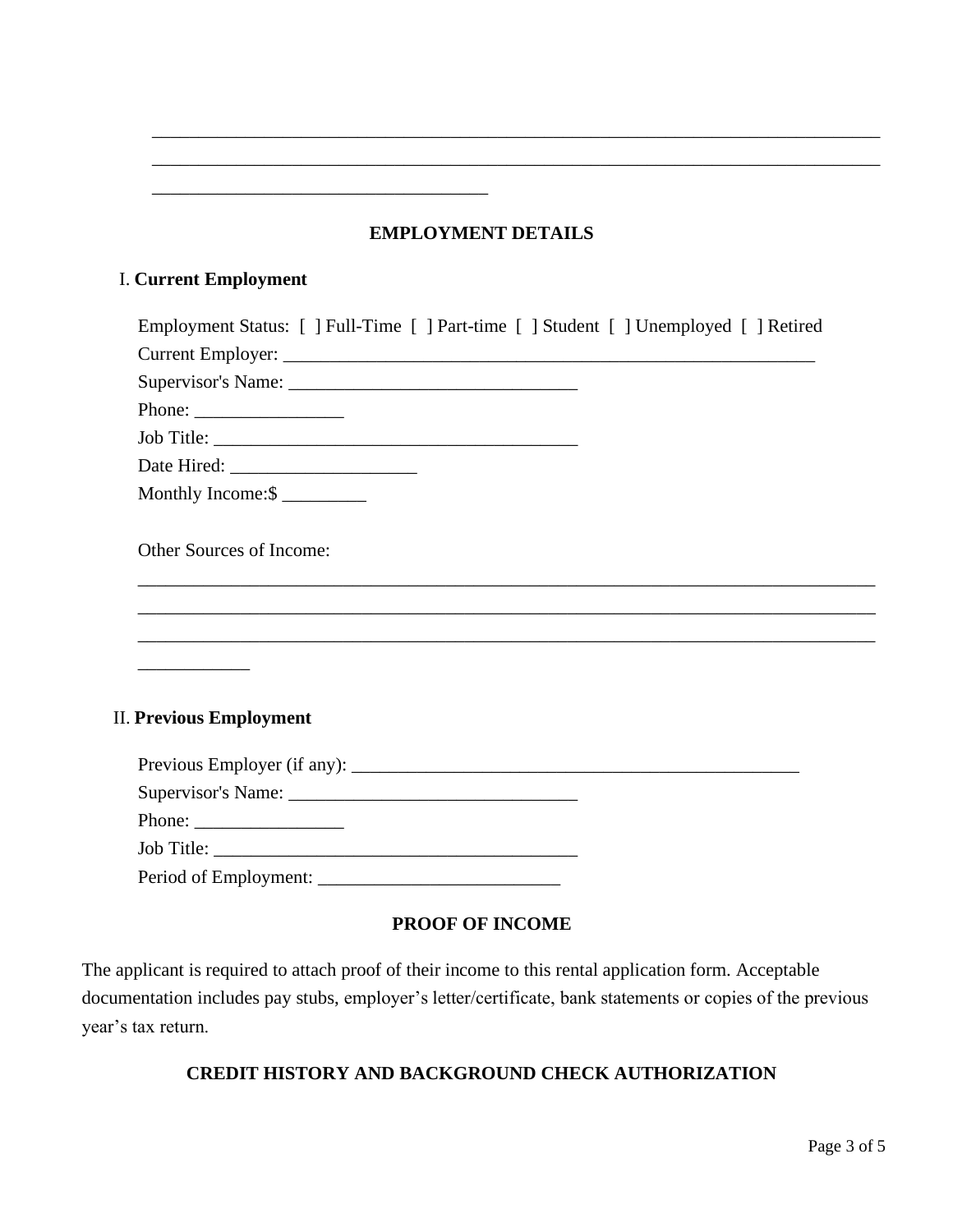| Have you declared bankruptcy in the past seven (7) years?                                  | <b>Yes</b> | N <sub>0</sub> |
|--------------------------------------------------------------------------------------------|------------|----------------|
| Do you consent to a credit check?                                                          | Yes        | N∩             |
| Is there anything that we may find in our <b>credit</b> check that you want to comment on? |            |                |

#### **CRIMINAL BACKGROUND CHECK AUTHORIZATION**

\_\_\_\_\_\_\_\_\_\_\_\_\_\_\_\_\_\_\_\_\_\_\_\_\_\_\_\_\_\_\_\_\_\_\_\_\_\_\_\_\_\_\_\_\_\_\_\_\_\_\_\_\_\_\_\_\_\_\_\_\_\_\_\_\_\_\_\_\_\_\_\_\_\_\_\_\_\_\_\_\_\_\_\_\_ \_\_\_\_\_\_\_\_\_\_\_\_\_\_\_\_\_\_\_\_\_\_\_\_\_\_\_\_\_\_\_\_\_\_\_\_\_\_\_\_\_\_\_\_\_\_\_\_\_\_\_\_\_\_\_\_\_\_\_\_\_\_\_\_\_\_\_\_\_\_\_\_\_\_\_\_\_\_\_\_\_\_\_\_\_

> Do you consent to a criminal check? Yes No Is there anything that we may find in our **criminal** check that you want to comment on?

#### **ADDITIONAL INFORMATION**

\_\_\_\_\_\_\_\_\_\_\_\_\_\_\_\_\_\_\_\_\_\_\_\_\_\_\_\_\_\_\_\_\_\_\_\_\_\_\_\_\_\_\_\_\_\_\_\_\_\_\_\_\_\_\_\_\_\_\_\_\_\_\_\_\_\_\_\_\_\_\_\_\_\_\_\_\_\_\_\_\_\_\_\_\_ \_\_\_\_\_\_\_\_\_\_\_\_\_\_\_\_\_\_\_\_\_\_\_\_\_\_\_\_\_\_\_\_\_\_\_\_\_\_\_\_\_\_\_\_\_\_\_\_\_\_\_\_\_\_\_\_\_\_\_\_\_\_\_\_\_\_\_\_\_\_\_\_\_\_\_\_\_\_\_\_\_\_\_\_\_

#### I. **PETS**

The Landlord does not allow pets in the rental property.

\_\_\_\_\_\_\_\_\_\_\_\_\_\_\_\_\_\_\_\_\_\_\_\_\_\_\_\_\_\_\_\_\_\_\_\_\_\_\_\_\_\_\_\_\_\_\_\_\_\_\_\_\_\_\_

\_\_\_\_\_\_\_\_\_\_\_\_\_\_\_\_\_\_\_\_\_\_\_\_\_\_\_\_\_\_\_\_\_\_\_\_\_\_\_\_\_\_\_\_\_\_\_\_\_\_\_\_\_\_\_

#### II. **SMOKING**

The Landlord does not allow smoking of cigarettes in the rental property.

#### III. **WATERBEDS**

The Landlord does not allow the use of waterbeds on the premises.

I declare that the information I have provided is true and correct, and contain no misrepresentations. If misrepresentations are found after a residential lease agreement is entered into between the Landlord and Applicant, the Landlord shall have the option to terminate the residential lease agreement and seek all